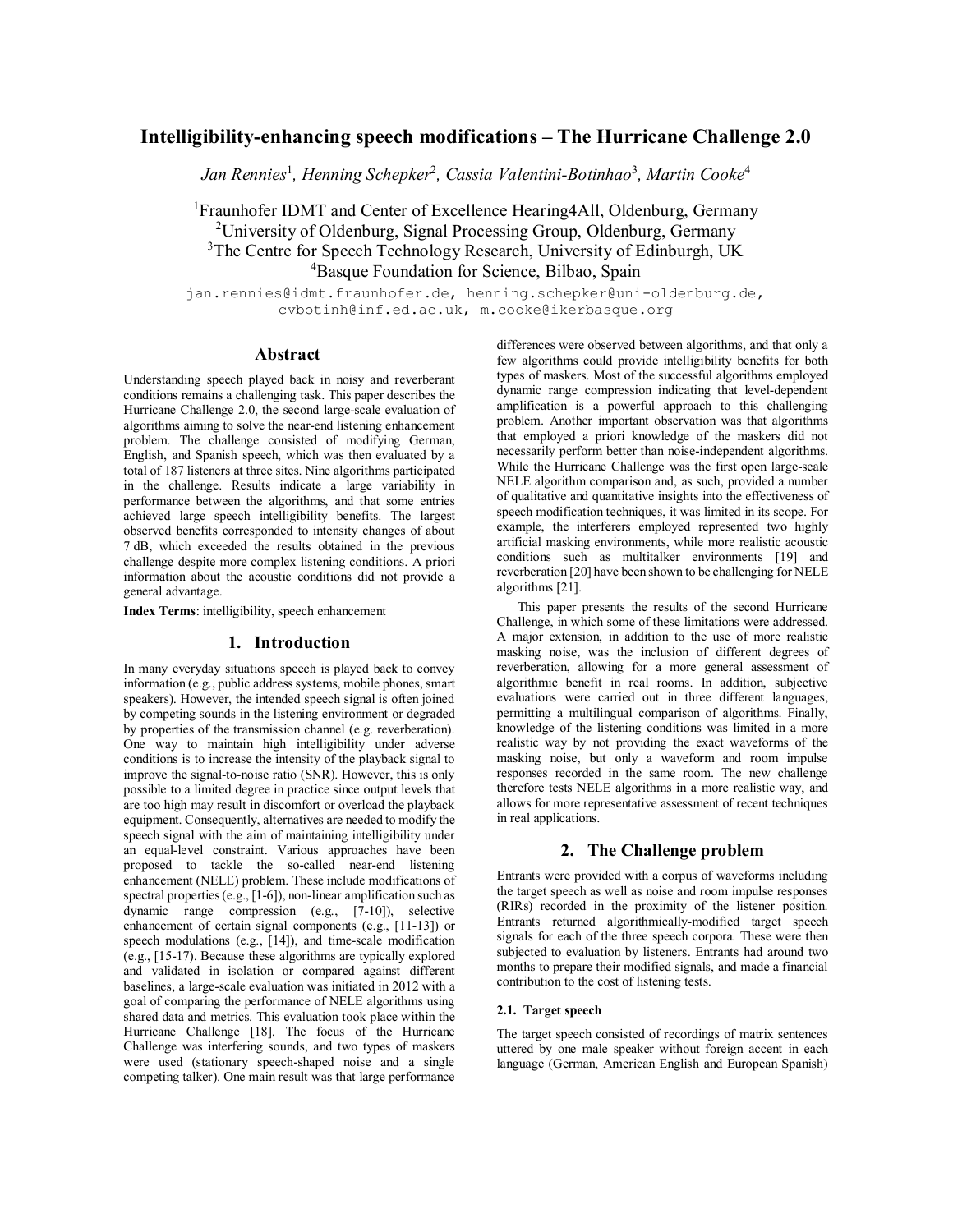[22]. Matrix sentences have fixed five-word structure (e.g., 'Peter bought eight big chairs'). For each word, ten alternatives are available which allows constructing syntactically correct, but semantically unpredictable sentences. While there are language specific differences (e.g., with respect to the order of object and adjective in Spanish vs. German/English), the general concept as well as the design criteria are highly comparable across tests in different languages [23]. One major advantage of matrix sentences compared to context-rich everyday sentences is that they cannot be easily memorized and, hence, multiple repetitions of the test are possible without being restricted by the number of available test lists. A practical disadvantage is that listeners have to be made familiar with speech material to limit the effect of training.

#### **2.2. Acoustic conditions**

For each language, nine conditions were defined including three different reverberation conditions (RIRs) and three different SNRs for each RIR. The acoustic conditions were created from recordings of masking noise and impulse responses. These were used to simulate the speech transmission path in a room with variable room acoustics (Figure 1). In the configuration used for the Challenge, the room had a broadband reverberation time of about 0.8s.



*Figure 1: Schematic diagram of the recording setup.*

Target speech was presented from the frontal loudspeaker (labelled 'T') and reverberation was varied by changing the distance of the listener (dummy heads in the figure) to the target speaker from 1m ('near') to 2.5m ('mid'), and 4m ('far'), resulting in different direct-to-reverberant ratios. For each position, two sets of impulse responses were recorded: binaural head-related impulse response (BHRIRs) at the listener position, recorded with a head-and-torso simulator, and two single-channel RIRs recorded at positions approximately 1.5m to the left and the right of the listener using omnidirectional microphones (Figure 1). The BHRIRs were used in the listening tests while the single-channel RIRs were provided to Challenge participants. The masking noise (labelled 'M') was cafeteria babble [24] played back from four loudspeakers oriented towards the corners of the room (uncorrelated noise tokens per speaker). Similar to the impulse responses, binaural noise recordings at the listener position were used in the listening tests, while the single-channel recordings at the lateral microphones were provided to the participants. Therefore, the noise signals and RIRs available to the participants were not sample-by-sample equivalents to those used for the subjective listening tests. However, they were recorded in the same acoustic scene.

To create the stimuli used for the evaluation, speech signals were convolved with the binaural RIRs and centrally embedded in segments of the cafeteria noise recordings made for each of the reverberant conditions. Each masker was 2s longer than the corresponding sentence, yielding 1s leading and 1s lagging masker noise, and speech signals were padded with 1s leading and 1s lagging zeros. This allowed a comparison between modifications which produced speech of different lengths, permitting temporal elongation of each sentence by up to 2s. SNRs were set independently for each language and reverberant condition based on pilot experiments, and were selected to correspond to approximately 25% ('low'), 50% ('mid'), and 75% ('high') correctly understood words. SNR was defined as the intensity ratio between the reverberant speech (measured as active speech level [25]) and the masking noise associated with the corresponding sentence (measured as root-mean-square (rms) level). Table 1 summarizes the SNRs used in the Challenge. To create listening test stimuli, speech signals were first convolved with the respective BHRIRs and then rescaled to produce the desired SNR values. To achieve a sufficient degree of reverberation across the whole sentence, prior to convolution three sentences were concatenated of which only the last one was retained for the listening test.

Table 1: *SNRs (in dB) employed in the challenge.*

| Language | Rev. |         |         | Low SNR Mid SNR High SNR |
|----------|------|---------|---------|--------------------------|
| English  | Near | $-13.0$ | $-8.5$  | $-4.0$                   |
|          | Mid  | $-11.0$ | $-5.0$  | 1.0                      |
|          | Far  | $-10.0$ | $-4.0$  | 2.0                      |
| German   | Near | $-15.0$ | $-12.5$ | $-10.0$                  |
|          | Mid  | $-13.0$ | $-10.0$ | $-7.0$                   |
|          | Far  | $-13.0$ | $-9.0$  | $-5.0$                   |
| Spanish  | Near | $-17.5$ | $-14.5$ | $-11.5$                  |
|          | Mid  | $-17.0$ | $-14.0$ | $-11.0$                  |
|          | Far  | $-18.0$ | $-14.0$ | $-10.0$                  |

#### **3. Challenge entries**

The following algorithms were submitted to the Challenge. Whether or not they are noise- and reverberation-dependent is indicated in Table 2.

**ACO [26]:** Sequential combination of modified versions of the algorithms AdaptDRC [19] and Onset-Enhancement [27]. AdaptDRC aims at enhancing high-frequency and low-energy regions of speech when intelligibility is predicted to be low due to additional noise by an estimate of the Speech Intelligibility Index (SII). Onset-Enhancement aims at reducing overlapmasking of speech as well as enhancing its onsets to improve intelligibility in reverberant environments.

**ASE [28]:** Aims to apply sound engineering knowledge to maximize speech intelligibility while achieving high sound quality without the need for any input parameter besides the target signal itself. ASE divides the signal in six frequency bands. Each band is compressed individually using ad-hoc parameters, with a non-conventional compressor. The signal is then equalized to maximize intelligibility while considering human loudness perception. After the signal is reconstructed, an additional stage of broadband compression is performed. In the (beta) version entered for the Challenge, parameters for compression and equalization were based on expert knowledge, and were fixed for all processed signals.

**exactMaxSII:** Filters speech signals to maximize the SII. The algorithm is based on an exact solution of the optimization problem, while previous work aimed to maximize approximations of the SII. From a given long-term noise spectrum and SNR, the algorithm computes the optimal speech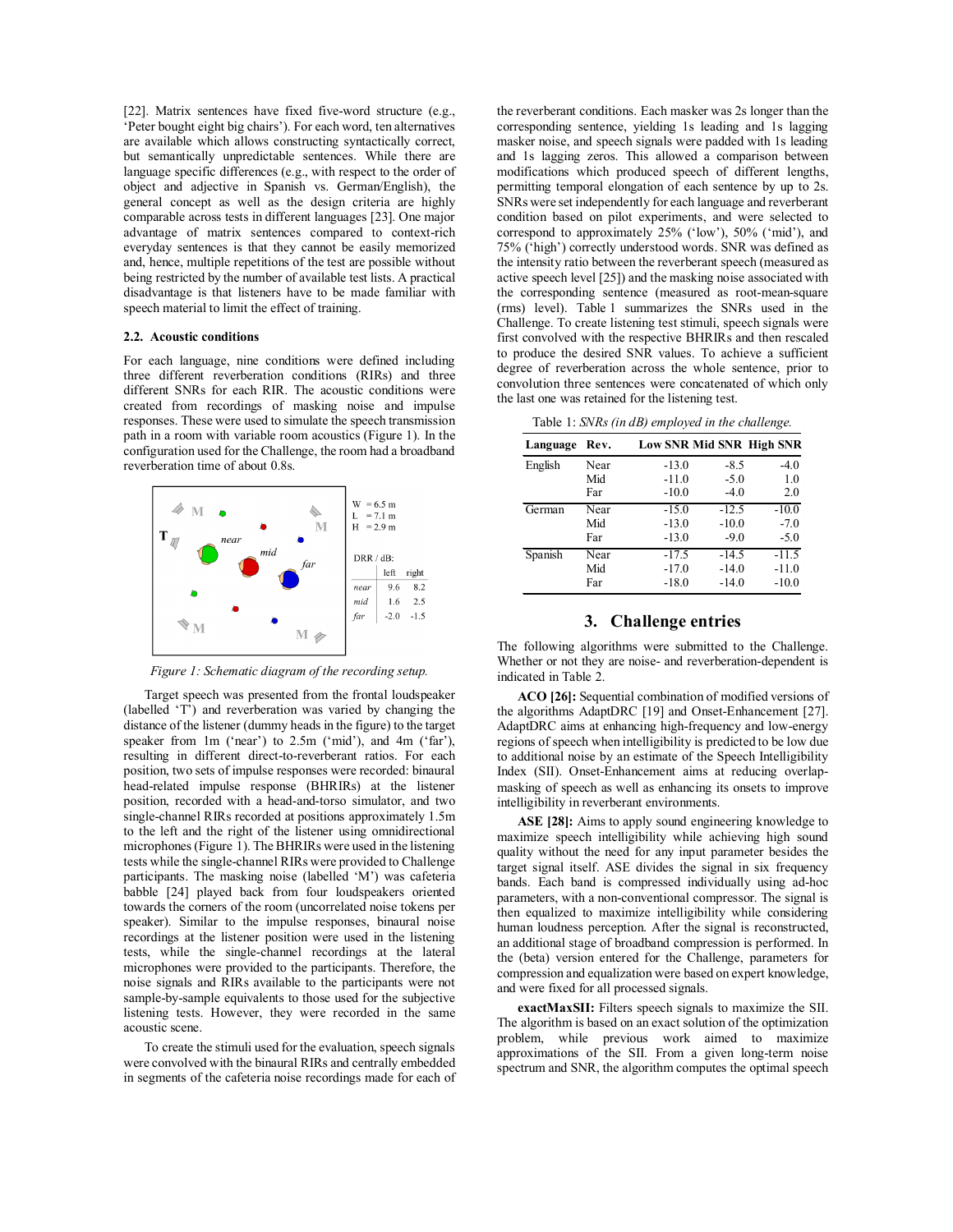spectrum that maximizes SII in the given conditions. Mean equalization coefficients are then computed to design a stable fixed equalizer to apply to the speech signal.

**DeepSSC-Lomb:** Parametric Speaking Style Conversion (SSC) approach based on the training of deep Recurrent Neural Networks on the Lombard-GRID dataset. In addition to standard SSC speech features (fundamental frequency and energy in log scales, Mel-Frequency Cepstral Coefficients) a Continuous Wavelet Transform is used to describe the pitch and energy features at different time scales.

**DSSC-L/eMSII:** Sequential combination of the two algorithms DeepSSC-Lomb and exactMaxSII.

**iMetricGAN [29]:** A generator (G) and a discriminator (D) are designed. D tries to accurately predict instrumental intelligibility scores (SIIB [30] and ESTOI [31]) of modified speech, and then guides G to modify input speech in such a way to maximize the predicted intelligibility scores. G receives unmodified speech and noise, and outputs scale factors, which are point-wise multiplied with the unmodified spectrogram to produce the modified one. Modified speech is then resynthesized by ISTFT. Reverberation is not explicitly accounted for in this approach.

**MS500:** Speech remains intelligible if its modulation spectrum (MS) resists smearing by the modulation transfer function (MTF) of the environment. If the smeared MS is obtained by multiplying the MTF with the MS of original speech  $(MS_0)$ , then multiplying  $MS_0$  by the inverse MTF yields an optimally resistant MS. However, obtaining the inverse MTF directly is difficult. MS500 modifies  $MS<sub>o</sub>$  on significant acoustic and modulation frequencies from relations between the smeared and resistant MS and the MTF for intelligibility.

**IISPA [32]:** The intelligibility-improving signal processing approach (IISPA) was optimized with an automatic-speechrecognition-based model of speech perception using the provided natural speech material. The optimized IISPA parameters were band-pass edge frequencies, spectral slope and curvature, and spectral modulation compression or expansion. Signal analysis was performed based on a log-scaled Melspectrogram and applied with an overlap-add method (free source code is available).

**SSDRC [9]:** Applies noise-independent spectral shaping and dynamic range compression. It was included as an additional baseline because it was shown to provide very good results in the first Hurricane Challenge.

#### **4. Listening tests**

Evaluations took place at three sites (Oldenburg, DE; Edinburgh, UK; Vitoria, ES). At each site, listeners native in the respective country's language (German [N=62], English [N=63], or Spanish [N=62]) were recruited and had to pass audiological screening for normal hearing prior to participation. Signals were delivered via headphones (Oldenburg: Sennheiser HD650, Edinburgh: Beyerdynamic DT770, Vitoria: Sennheiser HD380pro). The headphone transfer functions were equalized for a flat response at a dummy head's ear to minimize differences between sites. All measurements took place in a sound-attenuating booth. Each listener heard 2 sentences of each combination of entry (plain speech + 9 entries), SNR and reverberation in a repeated-measures design (180 sentences in total), and entered the recognized words by marking them on a screen which displayed the entire 5x10 word matrix.



Figure 1: *SRT differences relative to plain speech.* 

Prior to the experiments listeners received two lists of 20 sentences as training (not scored). All measurements (including instructions, hearing screening, and training) took place in a single session of approximately 60 min.

Data of one, three, and two listeners for German, English, and Spanish, respectively, were removed based on standard outlier criteria. The mean data of the remaining listeners are summarized in Table 2. To provide an estimate of the effect sizes required for statistical significance, Fisher's least significant difference (LSD) is reported, derived from repeatedmeasures ANOVAs with factor processing condition, conducted separately for each reverberation and SNR condition. White cells mark a significant change in speech intelligibility in percentage points relative to the plain speech baseline (black font: increase, gray font: decrease). Light gray cells show differences smaller than the LSDs. The best entry for each condition is highlighted in bold face. As additional measure to assess algorithm benefit, the differences in speech recognition threshold (SRT, i.e., the SNR at 50% speech intelligibility) between plain speech and modified speech were derived from psychometric functions fitted to the three data points for each entry, language and reverberation condition (Figure 1).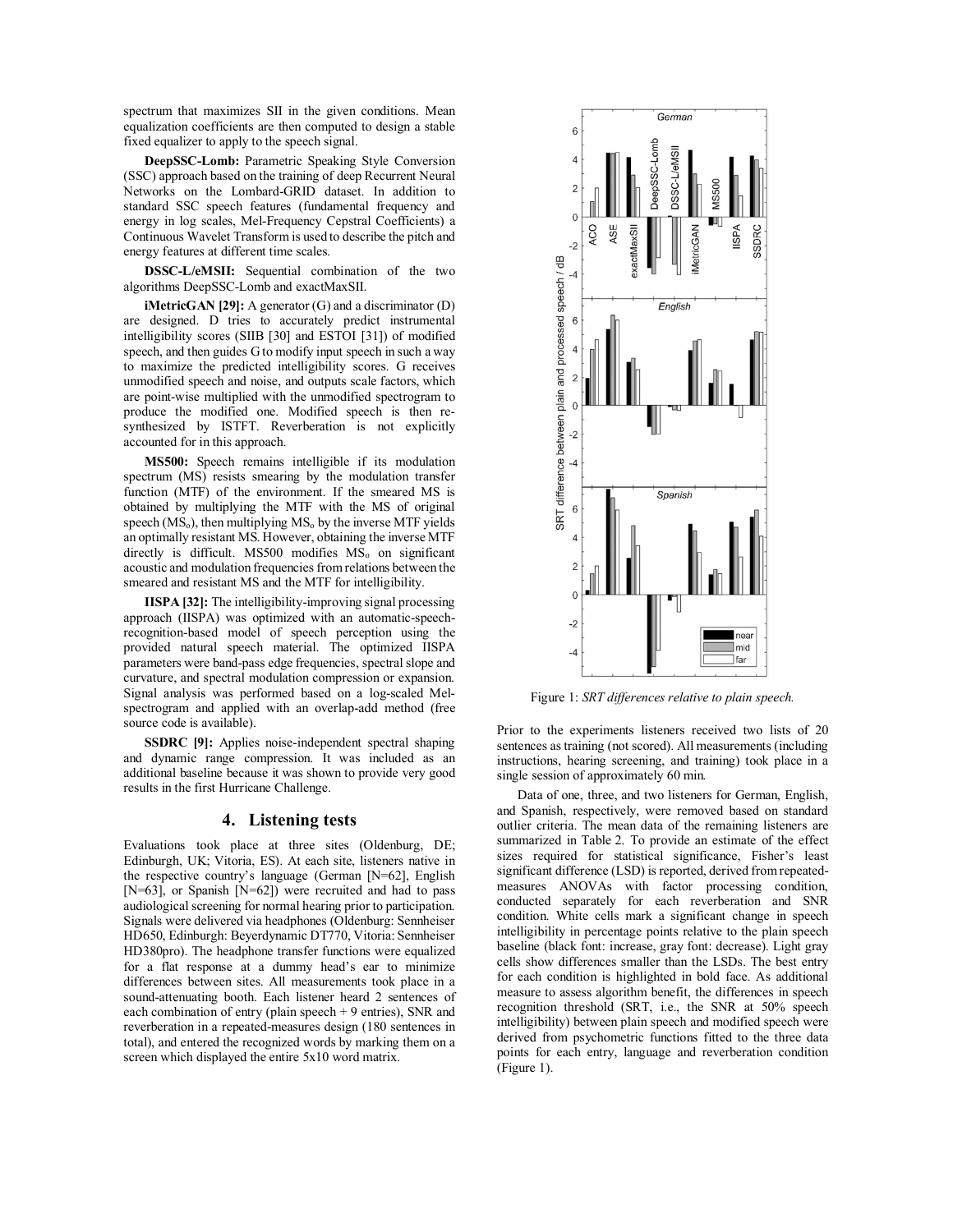| Table 2: Differences re. plain baseline scores (given in italics) in percentage points for all sites, entries and conditions. |  |  |  |
|-------------------------------------------------------------------------------------------------------------------------------|--|--|--|
|-------------------------------------------------------------------------------------------------------------------------------|--|--|--|

|         |                          | Noise-       | Reverb-      | Reverb near; SNR |           | Reverb mid: SNR |           |           | Reverb far, SNR |           |           |           |
|---------|--------------------------|--------------|--------------|------------------|-----------|-----------------|-----------|-----------|-----------------|-----------|-----------|-----------|
|         |                          | dep.?        | dep.?        | low              | mid       | high            | low       | mid       | high            | low       | mid       | high      |
| German  | Plain speech score (LSD) |              | 11.1(6.7)    | 40.8(6.5)        | 64.9(6.5) | 15.4(6.7)       | 44.6(6.5) | 70.3(6.8) | 12.3(6.7)       | 41.0(6.5) | 76.7(6.8) |           |
|         | ACO                      |              | $\checkmark$ | 2.5              | $-0.8$    | 0.0             | 9.3       | 10.7      | 6.4             | 9.0       | 22.6      | 8.2       |
|         | <b>ASE</b>               | X            | Χ            | 50.0             | 45.9      | 29.7            | 43.8      | 44.3      | 26.7            | 31.8      | 44.4      | 20.7      |
|         | exactMaxSII              | $\checkmark$ | Χ            | 41.5             | 30.8      | 14.4            | 31.5      | 13.6      | 2.6             | 16.6      | 14.9      | 11.5      |
|         | DeepSSC-Lomb             | X            | Χ            | $-5.7$           | $-31.5$   | $-37.2$         | $-10.2$   | $-31.5$   | $-36.6$         | $-8.9$    | $-23.4$   | $-24.8$   |
|         | <b>DSSC-L/eMSII</b>      | $\checkmark$ | Χ            | 25.6             | 7.4       | $-10.5$         | $-2.0$    | $-22.6$   | $-27.2$         | $-5.1$    | $-18.5$   | $-33.6$   |
|         | <b>iMetricGAN</b>        |              | Χ            | 47.0             | 33.6      | 21.8            | 25.7      | 29.3      | 19.2            | 13.6      | 23.0      | 8.7       |
|         | <b>MS500</b>             | $\checkmark$ | $\checkmark$ | 13.1             | $-2.8$    | $-8.9$          | 2.3       | $-7.5$    | $-3.4$          | $-4.1$    | $-5.7$    | $-4.8$    |
|         | <b>IISPA</b>             |              | $\checkmark$ | 43.6             | 31.3      | 20.3            | 27.5      | 21.8      | 6.6             | 17.5      | 12.0      | $-1.1$    |
|         | <b>SSDRC</b>             |              | X            | 47.0             | 42.1      | 29.3            | 36.4      | 39.3      | 21.5            | 20.8      | 33.9      | 16.7      |
|         | Plain speech score (LSD) |              |              | 7.3(4.1)         | 18.5(6.6) | 50.5(6.8)       | 13.8(5.7) | 43.8(7.1) | 73.5(5.4)       | 18.0(6.2) | 42.7(6.9) | 75.8(5.4) |
|         | ACO                      |              | $\checkmark$ | $-0.5$           | 8.3       | 17.8            | 12.8      | 26.2      | 14.0            | 17.5      | 27.5      | 15.8      |
| English | <b>ASE</b>               | Χ            | Χ            | 6.8              | 42.8      | 40.5            | 27.0      | 42.7      | 23.2            | 22.8      | 42.0      | 18.8      |
|         | exactMaxSII              | $\checkmark$ | Χ            | 10.0             | 22.8      | 18.3            | 10.3      | 21.8      | 12.0            | 4.0       | 19.0      | 9.0       |
|         | DeepSSC-Lomb             | Χ            | X            | $-4.3$           | $-10.0$   | $-14.2$         | $-4.2$    | $-12.7$   | $-8.7$          | $-7.0$    | $-6.0$    | $-12.3$   |
|         | DSSC-L/eMSII             | $\checkmark$ | Χ            | 2.0              | 7.8       | $-1.3$          | $-2.0$    | $-4.3$    | 1.8             | $-6.3$    | 1.3       | $-2.7$    |
|         | <b>iMetricGAN</b>        | $\checkmark$ | Χ            | 6.7              | 27.8      | 27.5            | 18.5      | 26.8      | 14.8            | 13.5      | 34.0      | 13.5      |
|         | <b>MS500</b>             | $\checkmark$ | √            | 2.3              | 12.0      | 11.0            | 9.3       | 15.3      | 8.7             | 7.5       | 16.2      | 6.5       |
|         | <b>IISPA</b>             |              |              | 3.7              | 13.7      | 9.3             | 1.0       | 1.8       | $-2.5$          | $-2.8$    | 1.5       | $-9.2$    |
|         | <b>SSDRC</b>             | x            | X            | 9.7              | 31.3      | 36.7            | 21.3      | 31.2      | 19.5            | 18.2      | 34.3      | 17.7      |
|         | Plain speech score (LSD) |              | 14.8(6.2)    | 43.2(6.8)        | 66.3(5.9) | 12.7(6.4)       | 25.5(6.8) | 52.5(5.9) | 6.8(6.2)        | 27.5(6.8) | 55.0(5.9) |           |
|         | ACO                      | $\checkmark$ | $\checkmark$ | 4.3              | $-2.7$    | 6.3             | 1.2       | 13.0      | 12.8            | 0.8       | 11.0      | 19.8      |
|         | <b>ASE</b>               | Χ            | Χ            | 58.8             | 43.7      | 29.0            | 46.7      | 56.5      | 41.2            | 30.2      | 45.7      | 38.2      |
|         | exactMaxSII              | $\checkmark$ | Χ            | 23.7             | 17.2      | 19.2            | 32.7      | 34.2      | 27.5            | 22.2      | 17.7      | 25.2      |
|         | DeepSSC-Lomb             | X            | Χ            | $-11.2$          | $-36.8$   | $-46.0$         | $-10.8$   | $-16.3$   | $-34.7$         | $-5.7$    | $-21.7$   | $-32.5$   |
| Spanish | <b>DSSC-L/eMSII</b>      | $\checkmark$ | Χ            | 2.8              | $-0.2$    | $-6.3$          | 11.2      | 10.7      | $-2.2$          | 7.5       | $-4.5$    | $-6.8$    |
|         | iMetricGAN               | $\checkmark$ | Χ            | 42.2             | 34.0      | 23.5            | 28.0      | 37.0      | 23.2            | 15.2      | 23.0      | 15.8      |
|         | <b>MS500</b>             | $\checkmark$ | $\checkmark$ | 17.7             | 4.5       | 12.3            | 7.5       | 17.8      | 12.3            | 4.2       | 9.0       | 11.8      |
|         | <b>IISPA</b>             | √            | √            | 41.7             | 35.5      | 20.0            | 30.2      | 37.5      | 25.0            | 17.7      | 18.5      | 14.5      |
|         | <b>SSDRC</b>             | Χ            | X            | 49.0             | 44.3      | 27.8            | 39.0      | 49.2      | 39.8            | 15.0      | 32.0      | 28.0      |

## **5. Discussion**

One main result was that entries showed markedly different performance, with four entries providing speech intelligibility benefit in all conditions (ASE, exactMaxSII, iMetricGAN, SSDRC). In some cases, benefits of up to about 60 percentage points (or 7 dB SRT difference) were observed. This is a notable finding because it was shown that cafeteria-like babble can be more challenging for NELE algorithms than less complex stationary maskers even on algorithms that had performed well in the first Hurricane Challenge [18, 21]. Other entries showed significant benefits in some conditions only (ACO, DSSC-L/eMSII, MS500, IISPA) while one had a consistently detrimental effect on intelligibility (DeepSSC-Lomb), which was likely due to clearly audible artefacts. The best entry in all but two of the 27 conditions was ASE, sometimes outperforming the other entries by significant margins and possibly approaching ceiling performance in some cases.

The SSDRC approach, which had been one of the best entries in the previous Challenge, again performed very well, although it had not been developed for speech enhancement in reverberant conditions. Since SSDRC is also noiseindependent, this was a striking example of robust speech modification without employing knowledge about the acoustic environment. This is also true in part for iMetricGAN, which made use of the masking noise estimates, but not of the provided RIRs, and still showed good performance in all reverberation conditions. In contrast, ACO (both noise- and reverberation-dependent) performed best in the more reverberant conditions, illustrating that RIR estimates can benefit algorithms aiming to reduce self-masking of speech. The only entries that increased the duration of the target sentences were DSSC-L/eMSII and DeepSSC-Lomb. Their relatively poor performance suggests that time-expansion is not automatically sufficient to obtain good intelligibility if audible artefacts counteract the positive effects expansion may have with respect to robustness in reverberation. The effectiveness of the different entries also appeared to vary with language. While most entries showed smaller benefits for English, ACO showed significantly larger gains. The reasons underlying these language-specific differences are unclear, but it is likely that both language- as well as talker-specific effects played a role [33]. It would be interesting to investigate a larger set of different talkers in each language to learn more about talkerdependency in NELE benefit. Further possible extensions include considering alternative outcome measures. While intelligibility is very important, its measurement often requires employing highly adverse SNRs to avoid ceiling performance already in the baseline condition (like in the present challenge). This may not be representative for many practical applications. For this reason, recent studies have started exploring the effect of NELE processing on listening effort (e.g., [34]), but not yet on a larger scale.

## **6. Acknowledgements**

The authors would like to thank Olympia Simantiraki for helping with the organization of listening tests in Vitoria. This work was funded by the Deutsche Forschungsgemeinschaft (DFG, German Research Foundation) – Projektnummer 352015383 – SFB 1330 A 1 and the European Union's Horizon 2020 research and innovation programme under the Marie Sklodowska Curie grant agreement no. 675324.